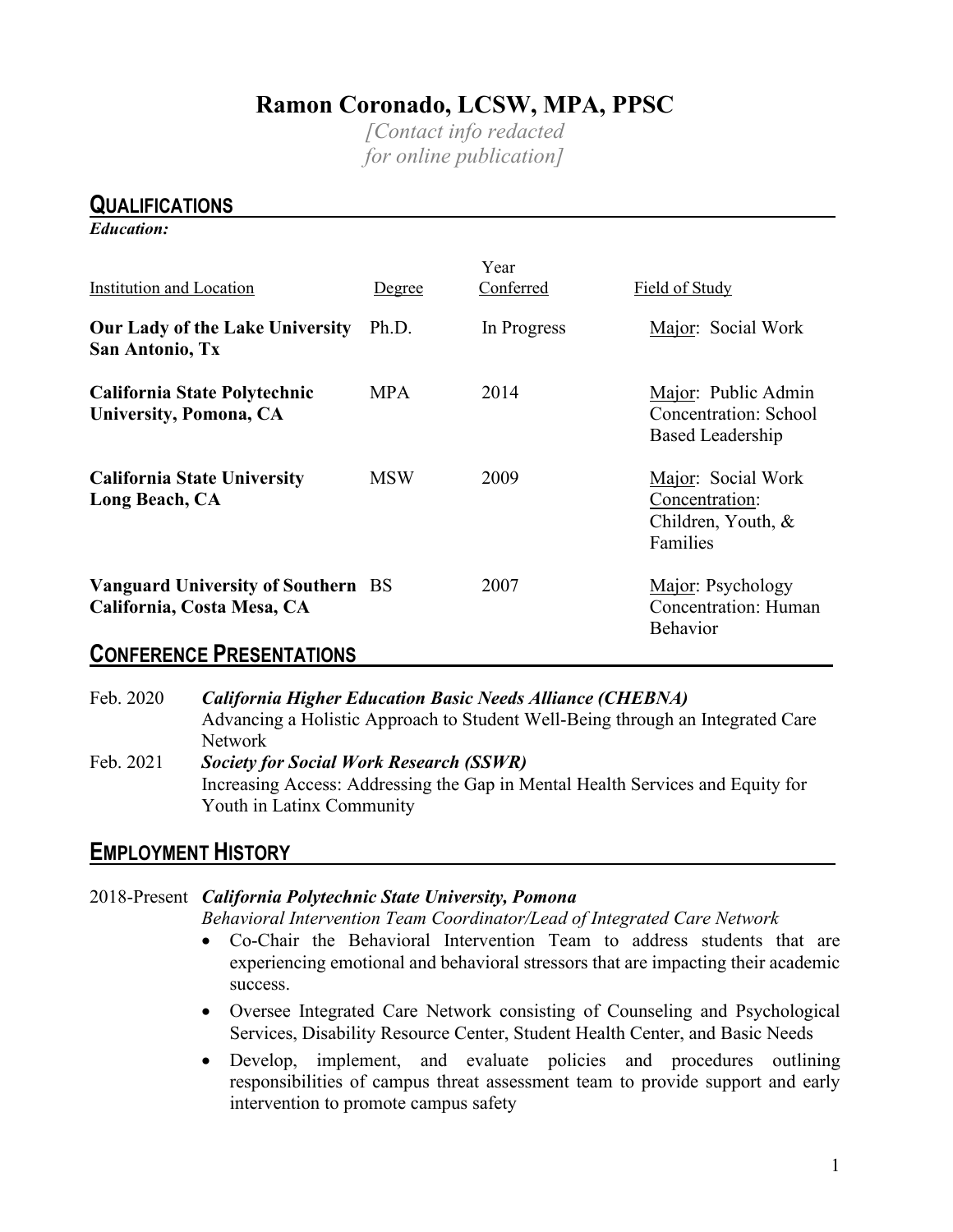- Provide education and support through resources, consultation, and workshops to faculty and staff members on working with students in distress.
- Build collaborative relationships with community partners to provide supportive resources to students in distress to address emotional stressors.
- Coordinate campus wide trainings and outreach on campus resources and services to students, faculty, and staff.
- Responsible for weekly, monthly, and annual reports of services provides to students in distress.
- Assist in assessing outcomes and develop strategies for improved services, programs and communication.

### 2013-Present *California State University, Long Beach*

 *Adjunct Faculty/Field Liaison*

- Facilitation of student support, advising, and supervision while in field internship and the classroom
- Preparation of syllabus and teaching curriculum according to the goals and objectives of university
- Participate in monthly field faculty meetings, field instructor trainings, professional development events, and student field activities
- Maintain office hours for student advising to address any issues impacting academic success in the classroom and in field placement.
- Assist students prepare for field education and post-graduation employment through resume writing workshops, interviewing techniques, and mock interviews.
- Developed evaluation tools to measure student growth and identify areas for development

### 2019-Present *Our Lady of the Lake University, San Antonio, Tx*

 *Adjunct Faculty-Online Education*

- Facilitation of student support through online education
- Use of Blackboard, zoom, and VoiceThread as a means of online instruction
- Preparation of syllabus and teaching curriculum according to the goals and objectives of university
- Plan and create lectures, in class discussions, and assignments
- Assess grades for students based on participation, performance in class, assignments, and examinations.
- Collaborate with colleagues on course curriculum.
- Maintain office hours for student advising to address any issues impacting academic success.

### 2011-2019 *Canyon Ridge Hospital*

*Clinical Director/Director of Field Education*

• Assist in the management of fiscal operations including budget development, modifications and make recommendations to the CEO.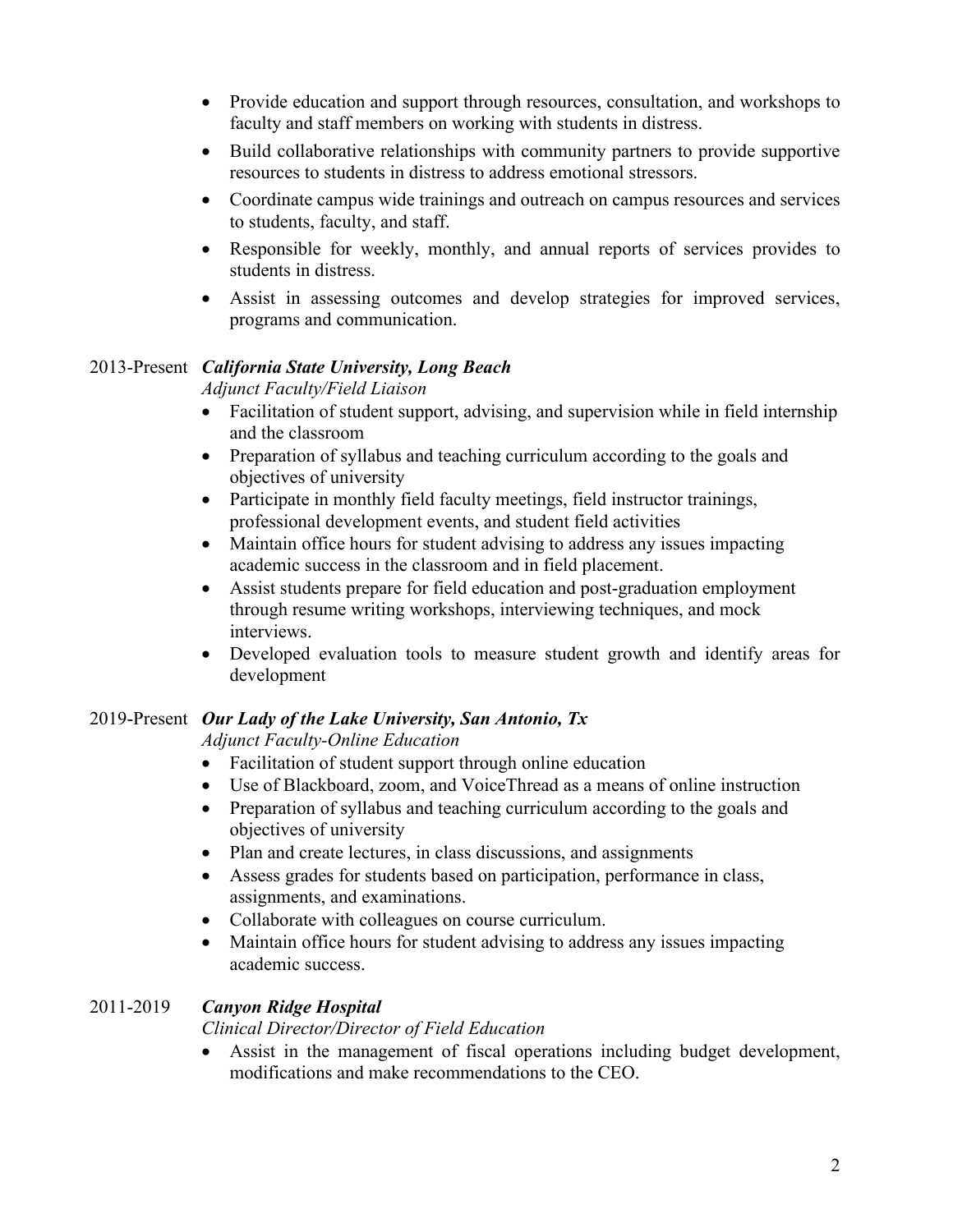- Lead hospital in meeting stated and federal accreditation through continues evaluation of policies and procedures to ensure facility is in compliance
- Develop, implement, and evaluate seven internship programs including recruitment, interviews, and professional development and skills of MSW, Master of Vocational Therapy, and Master of Occupational Therapy students.
- Develop, implement, and evaluate curriculum-based training programs including manuals and course material through the use of individual trainings, group instruction, lectures, demonstrations, conferences, meetings, and workshops.
- Develop, evaluate, and implement Field Instructor training program.
- Act as liaison between facility and consortium of universities, county agencies, and community partners.
- Oversee the daily operations of case Management, Group Therapy, and Activity Therapy Departments including budget analysis and staffing.
- Collects and analyzes academic and behavioral data; prepares scheduled and special reports; maintains program/project records and statistical information.
- Complete training on Verbal De-escalation and Problem-Solving Skills to support and train staff on conflict resolution skills.

# 2013-2015 *California State University, Los Angeles*

 *Adjunct Faculty*

- Teach graduate and undergraduate course in the field of social work.
- Develop and manage the class syllabus and ensure the syllabus meets department and college standards
- Plan and create lectures, in class discussions, and assignments
- Assess grades for students based on participation, performance in class, assignments, and examinations.
- Collaborate with colleagues on course curriculum.
- Maintain office hours for student advising to address any issues impacting academic success.

## 2008-2011 *Canyon Ridge Hospital*

*Case Manager/Field Instructor*

- Provide therapeutic interventions including crisis intervention, individual, family, and, group therapies for adults and adolescents of various cultural, socioeconomical, and ethnic backgrounds with various acute levels of care including grief and bereavement work
- Provide education to patients and families around issues related to adaptation to the patient's diagnosis, illness, and/or treatment
- Completion of psychosocial assessment of patients to identify emotional, social and environmental strengths and problems related to their diagnosis, illness, treatment, and/or situation
- Coordination of patient treatment within a multi-disciplinary health care team and be an advocate/liaison with patient and family
- Maintain working knowledge and provide referrals of community agencies and referrals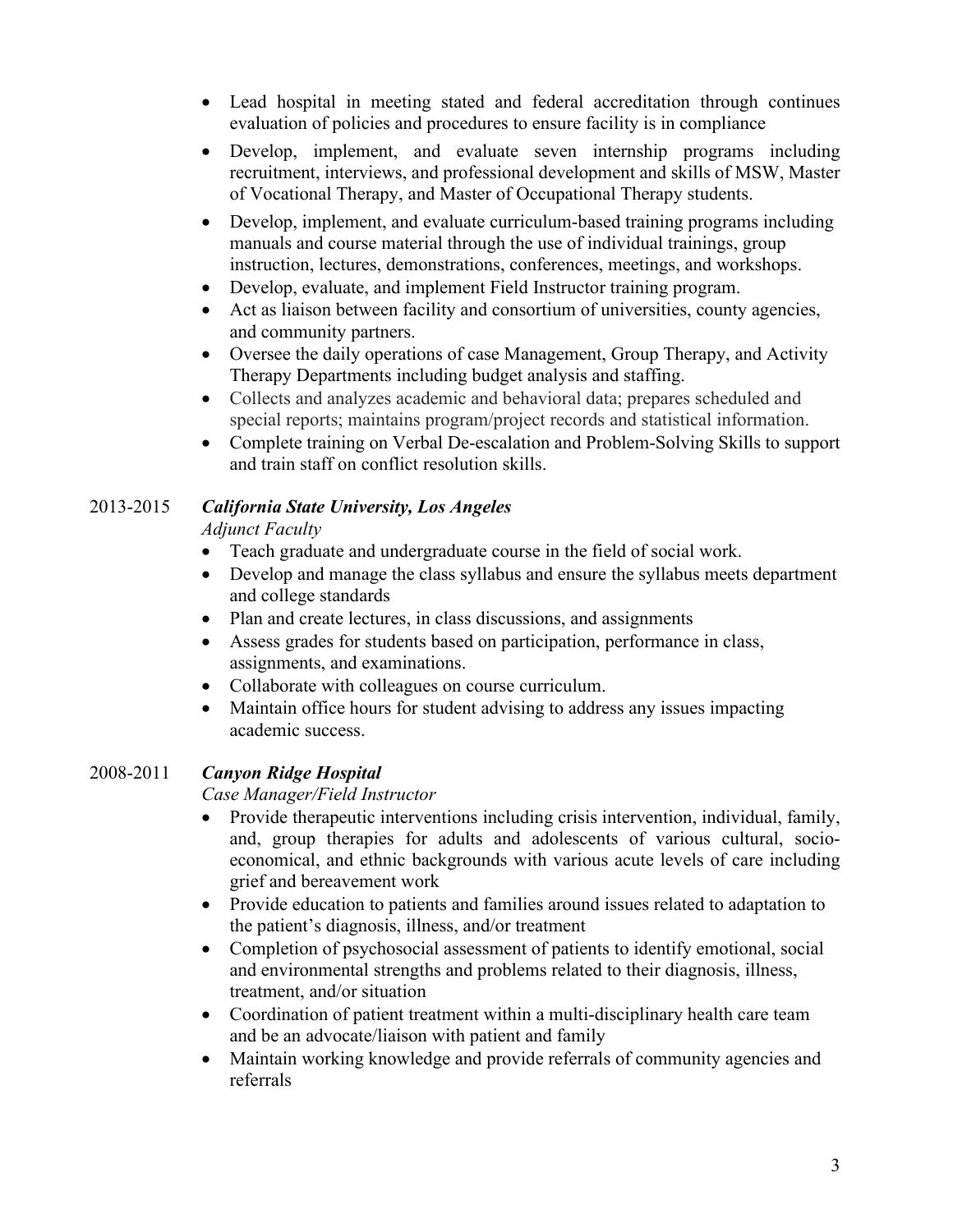• Participate in the development and implementation of patient care policies and protocols.

## 2008-2009 *Baldwin Park Unified School District*

*MSW Graduate Intern*

- Assisted in the funding application for the Tri-Cities Head Start Program including fiscal budget analysis and research
- Grant writing and exploration of alternative funding for programs
- Identify and assess academic problems through analysis of factors impinging on student adjustment including factors in home, school, and community
- Provide individual and group therapeutic counseling to at risk youth of low economic backgrounds and their families
- Participate in multidisciplinary school-based teams to address SART, Individual Education Plan, and expulsion hearings
- Create and provide parent/guardian educational workshops on identified issues related to child development issues, stress reduction, discipline, and safety
- Create and implement behavior modification groups to severely emotionally disturbed children to effect changes in behavioral-social interactions at home and in the classroom
- Conduct classroom observations and offer feedback to teachers on the issues related to social-emotional-environmental factors that impact learning

# **EXPERTISE \_**

*Publications*

**Ramon Coronado (2009).** "Gay Latino Men and Their Fathers: A Qualitative Study on Their Relationship." Master of Social Work Thesis, California State University, Long Beach, CA.

**Ramon Coronado (2014).** "Perceived Benefits of Internship: A Qualitative study from the student's perspective and the agency's perspective." Master of Public Administration Thesis, California State Polytechnic University, Pomona, Ca.

## **TEACHING EXPERIENCE**

*Professional and Community Service Activities:* 

2013-2020 *Our Lady of the Lake University Adjunct Faculty Spring 2019 SOWK 7366 Hispanics in the US: Polices and Programs Fall 2019 SOWK 7366 Hispanics in the US: Polices and Programs* 2013-2020 *California State University of Long Beach Adjunct Faculty Fall 2013 SW 596A Field Instruction I Spring 2014 SW596B Field Instruction II Fall 2014 SW 500 Foundations SW Practice Skills: Human development Fall 2014 680A Advanced Field Education I*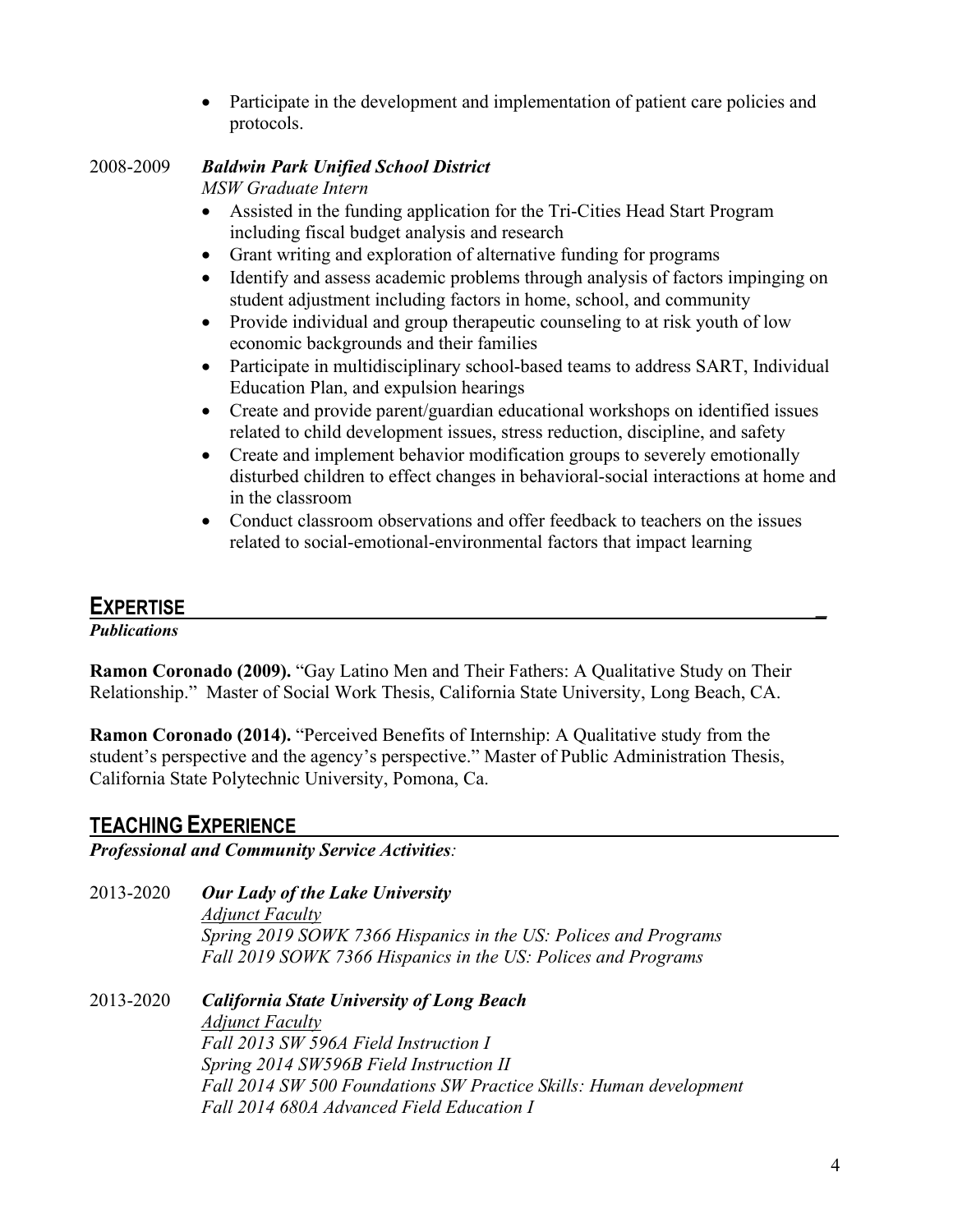*Spring 2014 SW 596 Field Instruction II Fall 2015 SW 596A Foundation Field Education I Fall 2015 SW 650 Advanced SW Practice Integrated Health Fall 2015 SW 660 Direct Interventions Groups: Child, Youth, and Families Spring 2016 SW 596B Foundation Field Education II Fall 2016: SW 650 Advanced SW Practice Integrated Healthcare Spring 2017: SW 670 Social Work Leadership and Management Fall 2017: SW 650 Advanced SW Practice Integrated Healthcare Spring 2018 SW SW 605 Advanced Social Work Policy Analysis Summer 2018 SW 500 Foundations Social Work Practice Skills Fall 2018 SW 650 Advanced S W Practice Integrated Healthcare Spring 2019 SW 670 Social Work Leadership and Management Fall 2019 SW 650 Advanced Practice Integrated Healthcare Spring 2020 SW 503B Human Behavior and Environment in Multicultural Perspective Fall 2020 SW 505 Foundation Social Policy: Addressing Oppression*

2013-2015 *California State University of Los Angeles Adjunct Faculty: Fall 2013 SW 301 Writing for Social Work Winter 2014 SW 530 Social Welfare Policy Analysis Spring 2015 SW 301 Writing for Social Work*

### 2012-2014 *Azusa Pacific University*

*University Guest Speaker*

- *"Increased Role of Social Workers and Psychotropic Medications"*
- *Clinical Practice Panel*

## 2009-2017 *Canyon Ridge Hospital*

*MSW Field Instructor*

- Developed internship program to supervise 29 students from 7 universities.
- Developed curriculum based training to focus on student growth and development
- Implemented a 3 week classroom style training for students and orientation
- Interview, select, and supervise graduate students for internship placement
- Developed tools to measure student growth and identify areas for development
- Developed internship program in collaboration with local universities to supervise up to 20 students from 7 different universities: USC, Cal State LA, Cal State Long Beach, Cal State San Bernardino, Cal State Fullerton, Azusa Pacific University, and Whittier College

## 2009-2009 *Baldwin Park School District Early Childhood Education, Baldwin Park, CA Guest Presenter*

• Invited by Early Childhood Education administrators to present at a professional development training to 30 staff and faculty on professional roles including positive communication skills.

2009-2009 *Tri-Cities Head Start program, Commerce CA*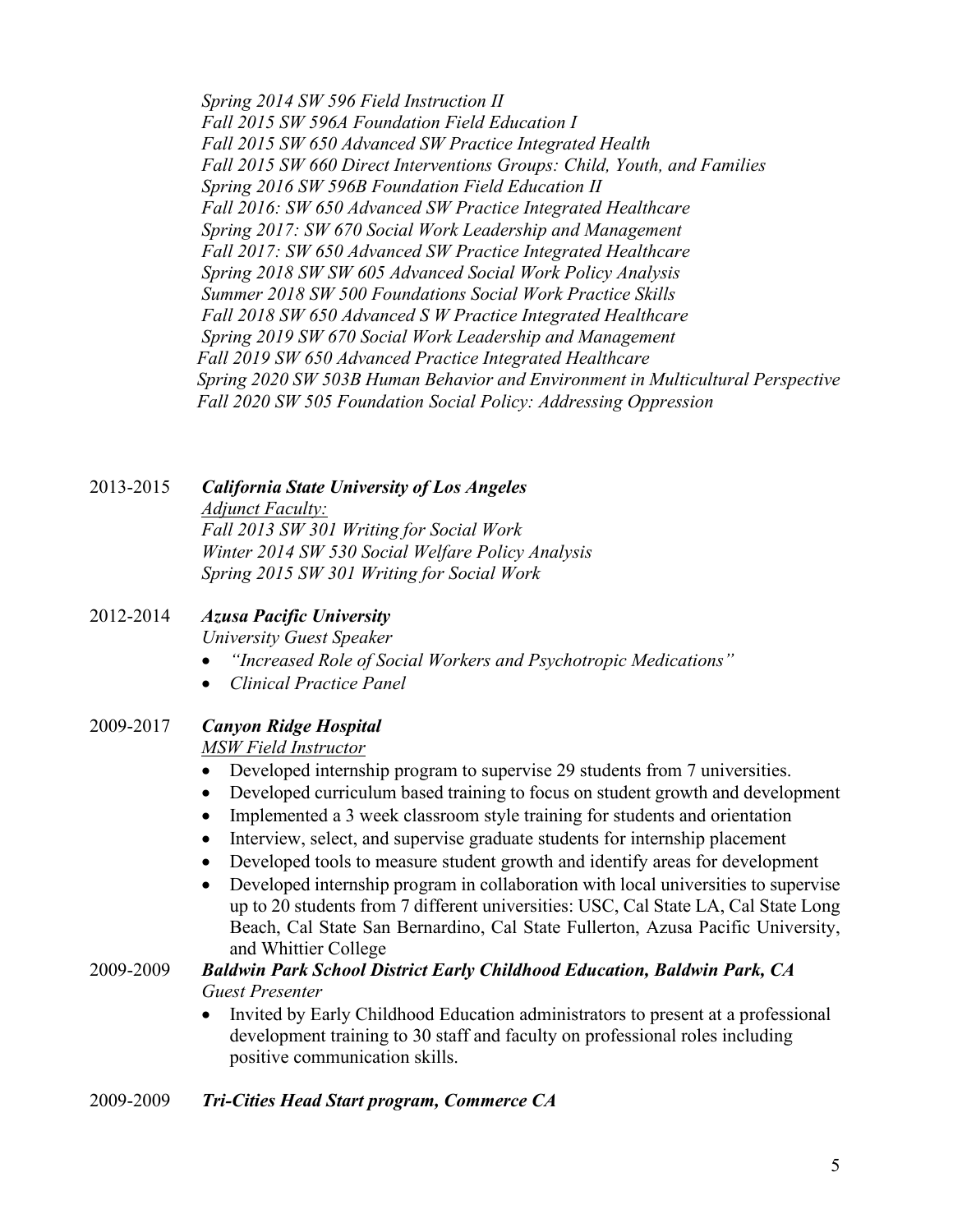## *Presenter (paid)*

Created learning courses and materials for staff

• "Domestic Violence In the Hispanic Community," a curriculum based training program to help understand the cultural influences of "machismo" and "marianismo" in the Hispanic community and its role in domestic violence as outlined in grant awarded to program

## **AWARDS AND HONORS**

2021- Present *Project Caminos Advisory Board at Cal Poly Pomona*

| 2014-2017 | <b>Azusa Pacific Advisory Board Member: School of Social Work</b>                                                                                                      |
|-----------|------------------------------------------------------------------------------------------------------------------------------------------------------------------------|
| 2012-2013 | Azusa Pacific University, Azusa, CA.<br>• Awarded "Outstanding Clinical Practice Field Instructor Award"                                                               |
| 2012-2013 | <b>California State University, Los Angeles</b><br>• Recognized "Outstanding Field Instructor"                                                                         |
| 2011-2012 | Azusa Pacific University, Azusa, CA.<br>• Awarded "Social Work Field Internship Award" for development of program and<br>its impact on student growth and development. |

2009-2010 *Canyon Ridge Hospital, Chino, CA.*

• "Employee of the Year" award for development of clinical programs

# **TRAININGS**

- Best Practices for Teaching First-Year Students
- Social Justice in the Criminal Justice System: Current Trends and Opportunities for Social Work Practice
- NaBITA: BIT Foundations
- Guidelines and Resources for Missing Student Investigations, FBI
- Assessing Threats and Violence Risk in the Workplace and on Campus with WAVR-21
- Flourishing on Campus: Principles and Practice
- The Anxiety Epidemic: Promoting Cultural Change on Campus Before its Too Late
- Culture of Care: Collaborating Across Campus
- Engaging in Statewide Coalitions in Collegiate Prevention Efforts
- Scalable and Personalized Interventions
- Critical Incident and Case Management Model
- Self-Discovery and Resiliency
- Immigration Rights: Legal and Ethical Implications for Helping Professionals
- Threat Assessment: Mental Health Issues on College Campuses
- I CAN HELP: Campus Early Detection Intervention to Support Mental Health
- Law and Policy for College and Universities